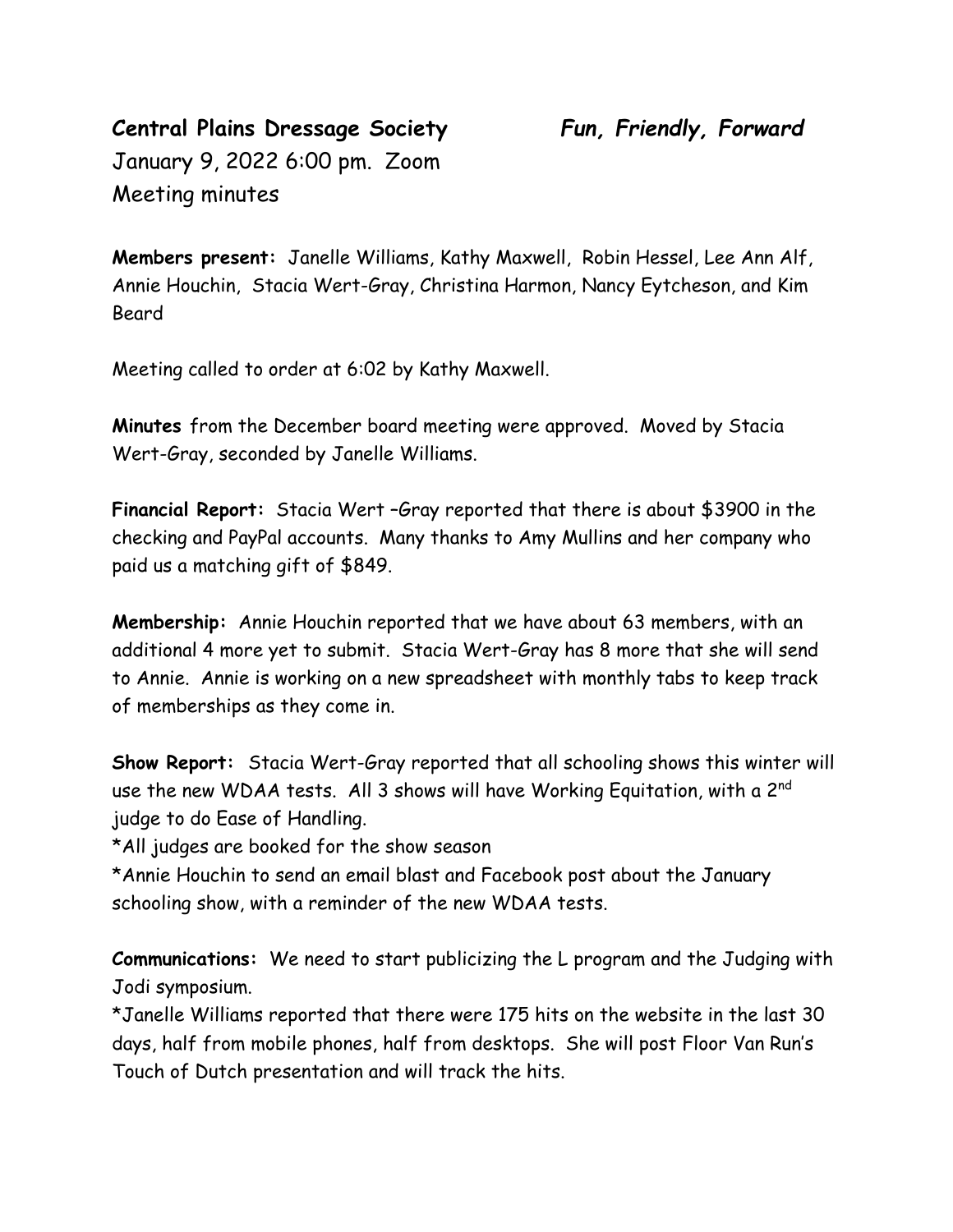\*Roberta Clark from ODS asked us to advertise events being held by ODS and Green Country. Discussion of creating a "related events" page on the website for these and other events that may be of interest to our members, including from Texas and Kansas. Discussed making sure ODS will reciprocate by posting our events as well.

**Newsletter:** Lee Ann Alf asked for a deadline soon for article submission. Suggested topics were discussed, including an article on awards this past season (Kathy Maxwell), photo downloads from Captivation (Janelle Williams), and Kim Beard's volunteer letter. Holly Luke will submit her article about her USDF grant, Robin with an article about Jodi Lees, and a bio of Floor Van Run with a summary of her Touch of Dutch.

## **Education:**

\*L Program in conjunction with ODS and KDEA was discussed. Each group would host one session, Sherry Guess to coordinate and be in charge of finances. The first session will be in May 21-22 in Tulsa, hosted by ODS, the second July 30-31, at Valley View, and the third in Wichita, hosted by KDEA, October 15-16. Profit from the first sessions will go to help pay for the second sessions, since there will be no auditors in second sessions.

\*New test symposium discussed, possibly in the fall.

\*Robin Hessel also led a discussion about the Judging 101 class with Jodi Lees on March 19, to be held at the OSU Wellness Center. We will provide snacks, and participants are on their own for lunch. 3 day clinic to be held on March 18, 20 and 21.

\*Discussion of Jr/YR activities for the summer. Perhaps a braiding workshop for juniors and/or adults.

\*Discussion of Nov 19 Freestyle Festival.

## **Old Business:**

\*Cavaletti Clinic – Christina Harmon working with Lauren Fisher to come up with dates.

\*Discussion of volunteer incentives. Lanyards are done, and Stacia is looking into pins

\*Board members all need SafeSport training.